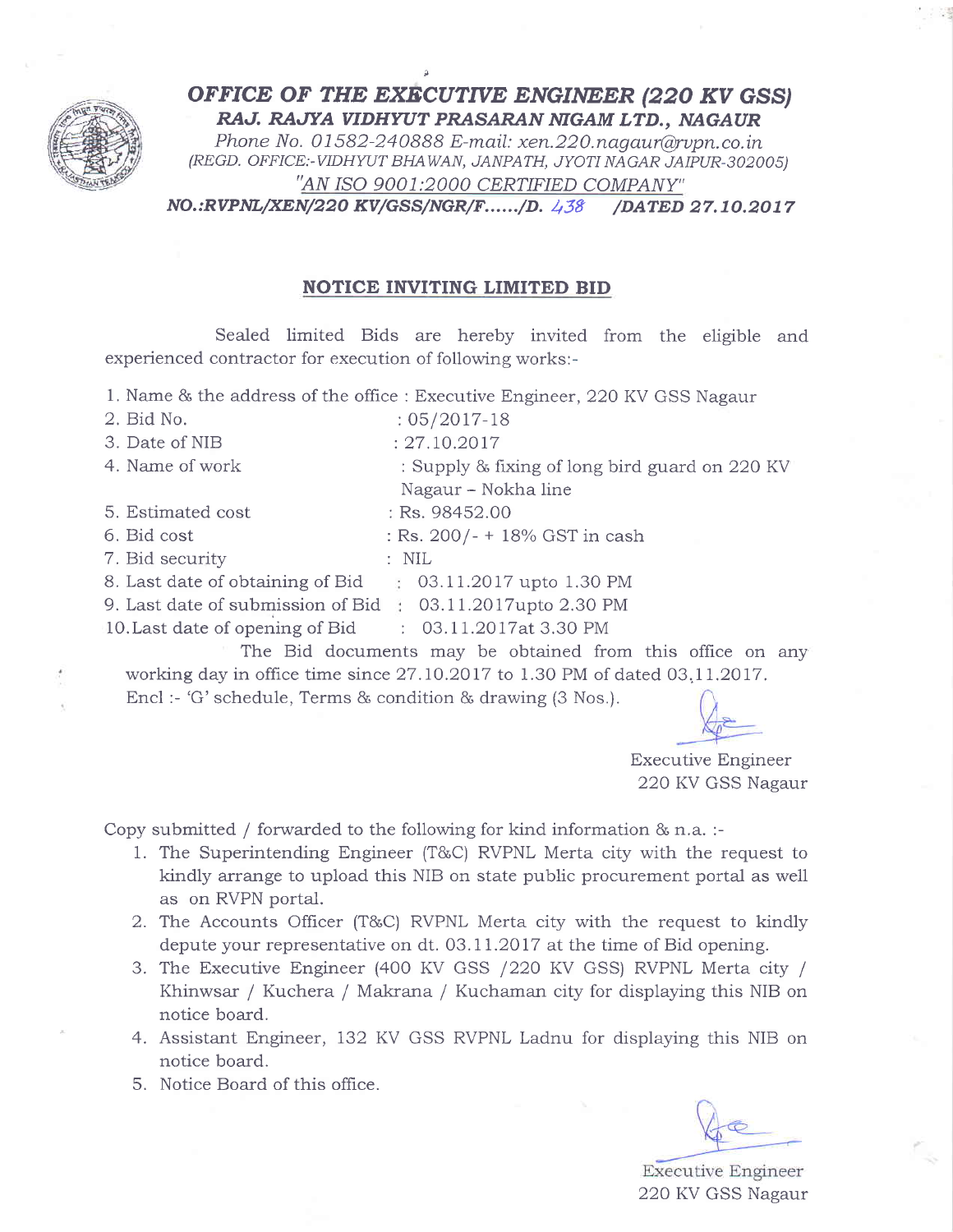## "G" SCHEDULE

Name of Work: - Supply & fixing of long bird guard on 220 KV Nagaur - Nokha line

| S. No. | Description of work                                                                                                                                                                                                                | Rate   | Vty | Amount   |
|--------|------------------------------------------------------------------------------------------------------------------------------------------------------------------------------------------------------------------------------------|--------|-----|----------|
|        | Supply & fixing of long bird guard made of<br>galvanized sheet of 1.25 mm thick as per<br>drawing with suitable clamp for fixing on<br>$ cross arm$ including galvanized nuts bolts $\& $<br>washers on 220 KV Nagaur - Nokha line | 378.66 | 260 | 98451.60 |
|        | Total                                                                                                                                                                                                                              |        |     | 98451.60 |

NOTE :- The rates are taken from approved BSR by the ZCE(T&C) RVPNL Aimer on note sheet vide D. No. 319 dt. 26.03.2012

Executive Engineer 220 KV GSS Nagaur

J f We hereby offer ......:.. ...o/o above below (in words .. percentage above / below) from above rate.

> Signature of contractor....... :... Address.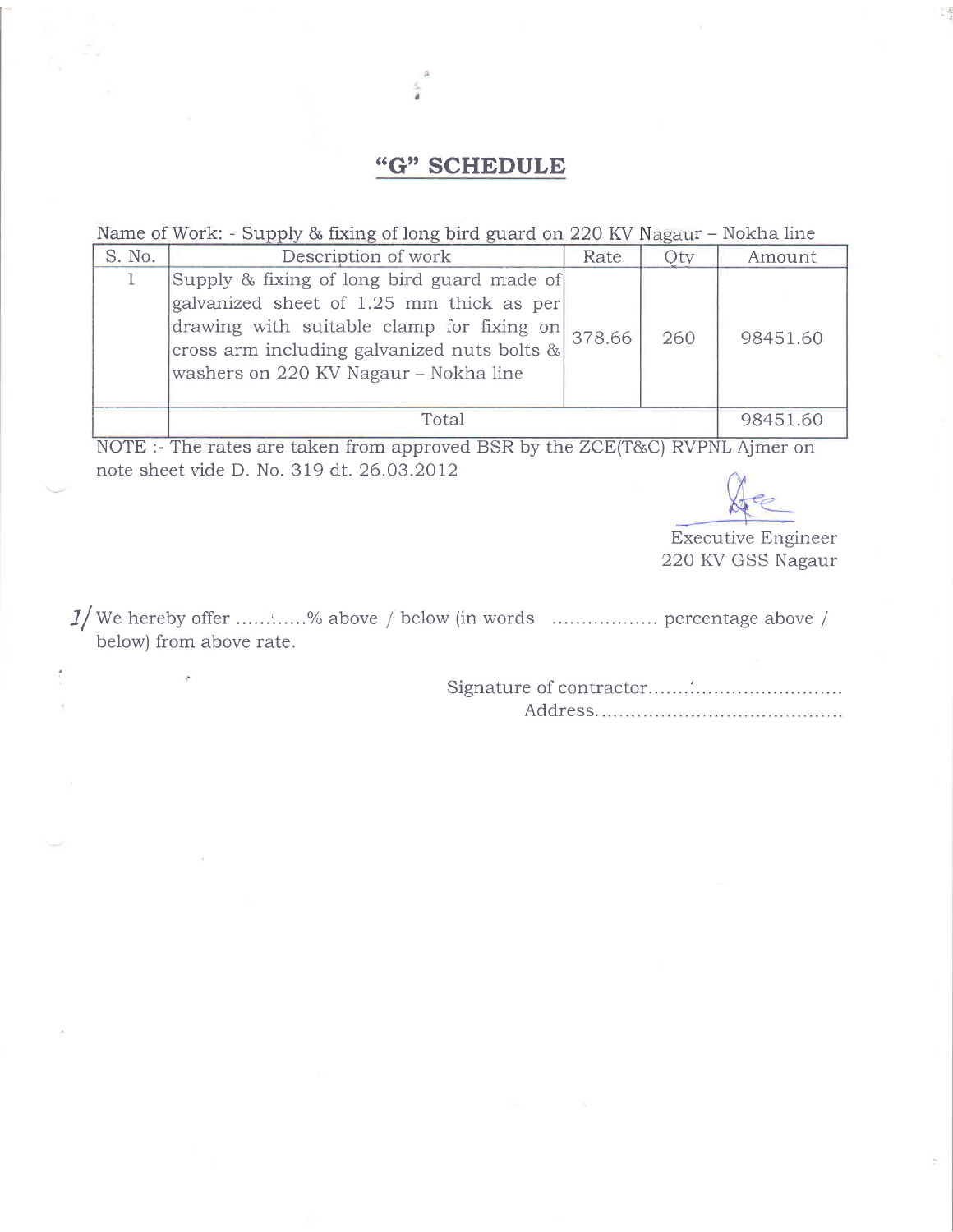## TERMS AND CONDITIONS

- 1. The Bid should be received & opened in the o/o Executive Engineer (220 KV GSS), RVPN, Nagaur. The received bid should be opened in the chamber of the Executive Engineer, 22O KV GSS Nagaur in presence of bidder or their authorized representative who choose to be present.
- 2 . The Bid shall be submitted personally in closed/sealed envelope duly super scribe as "Limited NIB No. RVPN/XEN/220 KV GSS/NGR/ NIB- 05/2017- 18 for Supply & fixing of long bird guard on 220 KV Nagaur - Nokha line".
- 3. The under signed does not bind himself to accept the lowest or any other Bid and Reserve the right to reject any or al1 Bid's without assigning any reason thereof
- 6. The quoted rates shall be valid for 90 days from the date of opening Bids.
- 7. The work shall be completed as per "G" schedule within 45 days from the date of placing of work order/LOI or date of issue of layout by the work in-charge.
- 8. Payment shall be arranged/released as per Nigam's payment policy on completion of work as per specification through RTGS by the Accounts Officer (T&C), RVPN, Merta City after receipt of verified bills/Invoice by the consignee.
- 9. All addition and/or alterations in the Bid must be clearly initialed.
- lO. The Rate's should be quoted the FIRM prices inclusive of all taxes and duties, insurance, ahd other related cost both in words and figures.
- 11. All the documents issued sha1l be submitted by the Bider duly filled up in all respect with seal and signature on each page.
- 12. Bid received late due to any reason or which are incomplete shall not be accepted for consideration,
- 13. Quantity of items may vary at the time of placement order.

Executive Engineer 22O KV GSS Nagaur